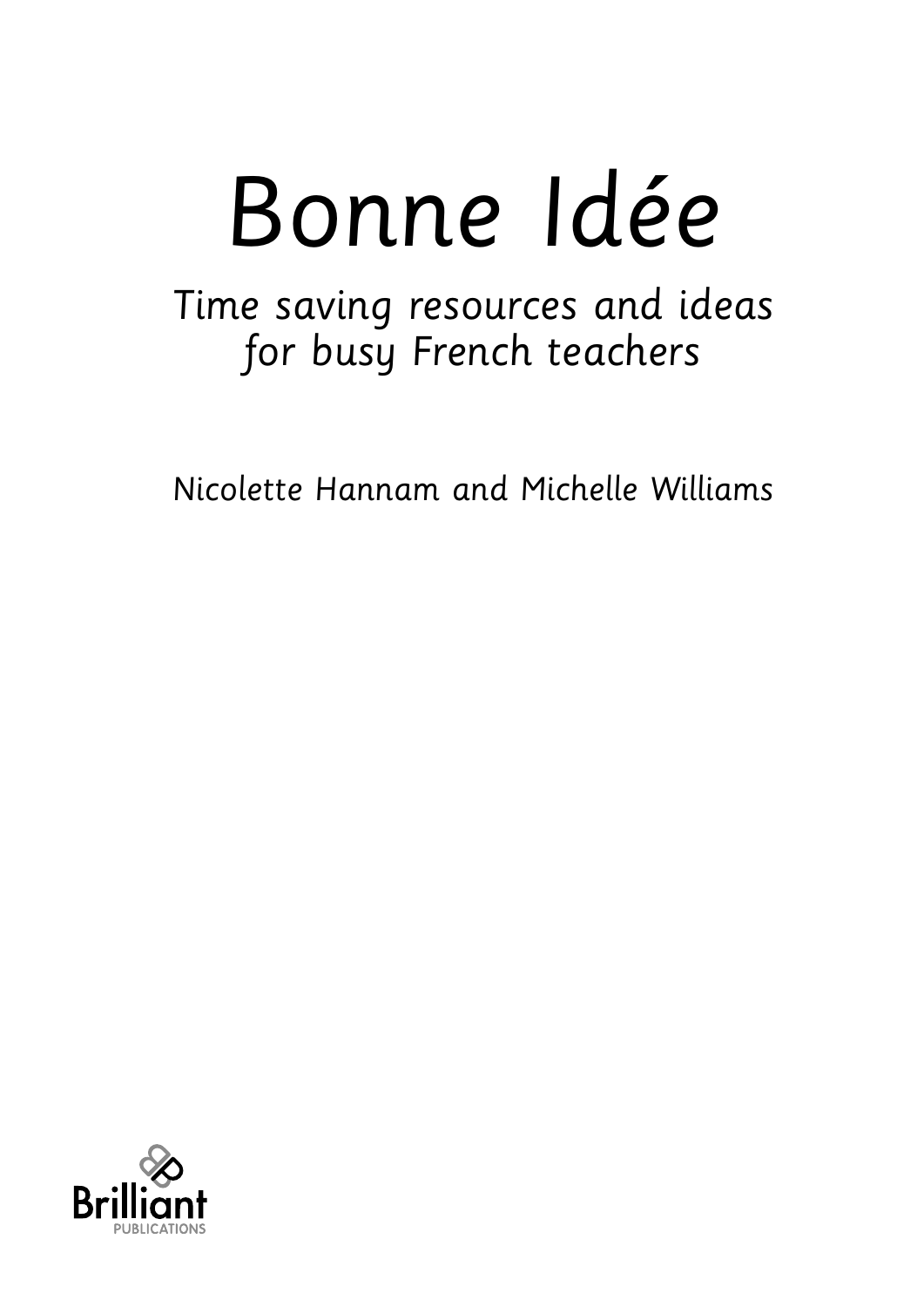We hope you and your pupils enjoy using this book. Brilliant Publications publishes many other books for teaching modern foreign languages. To find out more details on any of the titles listed below, please log onto our website: www.brilliantpublications.co.uk.

| 100+ Fun Ideas for Practising Modern Foreign Languages in the Primary Classroom | 978-1-903853-98-6 |
|---------------------------------------------------------------------------------|-------------------|
| More Fun Ideas for Advancing Modern Foreign Languages in the Primary Classroom  | 978-1-905780-72-3 |
| Chantez Plus Fort!                                                              | 978-1-903853-37-5 |
| Hexagonie Part 1                                                                | 978-1-905780-59-4 |
| Hexagonie Part 2                                                                | 978-1-905780-18-1 |
| Jouons Tous Ensemble                                                            | 978-1-903853-81-8 |
| C'est Français!                                                                 | 978-1-903853-02-3 |
| J'aime Chanter!                                                                 | 978-1-905780-11-2 |
| J'aime Parler!                                                                  | 978-1-905780-12-9 |
| French Pen Pals Made Easy                                                       | 978-1-905780-10-5 |
| Loto Français                                                                   | 978-1-905780-45-7 |
| French Festivals and Traditions                                                 | 978-1-905780-44-0 |
| Unforgettable French                                                            | 978-1-905780-54-9 |
| iEs Español!                                                                    | 978-1-903853-64-1 |
| Juguemos Todos Juntos                                                           | 978-1-903853-95-5 |
| iVamos a Cantar!                                                                | 978-1-905780-13-6 |
| Spanish Pen Pals Made Easy                                                      | 978-1-905780-42-6 |
| Lotto en Español                                                                | 978-1-905780-47-1 |
| Spanish Festivals and Traditions                                                | 978-1-905780-53-2 |
| Buena Idea                                                                      | 978-1-905780-63-1 |
| Das ist Deutsch                                                                 | 978-1-905780-15-0 |
| Wir Spielen Zusammen                                                            | 978-1-903853-97-9 |
| German Pen Pals Made Easy                                                       | 978-1-905780-43-3 |
| Deutsch-Lotto                                                                   | 978-1-905780-46-4 |
| German Festivals and Traditions                                                 | 978-1-905780-52-5 |
| Gute Idee                                                                       | 978-1-905780-65-5 |
| Giochiamo Tutti Insieme                                                         | 978-1-903853-96-2 |
| Lotto in Italiano                                                               | 978-1-905780-48-8 |
| Buon'Idea                                                                       | 978-1-905780-64-8 |

Published by Brilliant Publications Unit 10 Sparrow Hall Farm Edlesborough Dunstable Bedfordshire LU6 2ES, UK

Website: www.brilliantpublications.co.uk

General information enquiries: Tel: 01525 222292

The name Brilliant Publications and the logo are registered trademarks.

Written by Nicolette Hannam and Michelle Williams Illustrated by Catherine Ward Designed by Bookcraft Ltd Front cover designed by Brilliant Publications

© Text Nicolette Hannam and Michelle Williams 2009 © Design Brilliant Publications 2009

Printed ISBN: 978-1-905780-62-4 ebook ISBN: 978-0-85747-000-3

First printed and published in the UK in 2009

The right of Nicolette Hannam and Michelle Williams to be identified as the authors of this work has been asserted by themselves in accordance with the Copyright, Designs and Patents Act 1988.

Pages 5–148 may be photocopied by individual teachers acting on behalf of the purchasing institution for classroom use only, without permission from the publisher and without declaration to the Publishers Licensing Society. The materials may not be reproduced in any other form or for any other purpose without the prior permission of the publisher.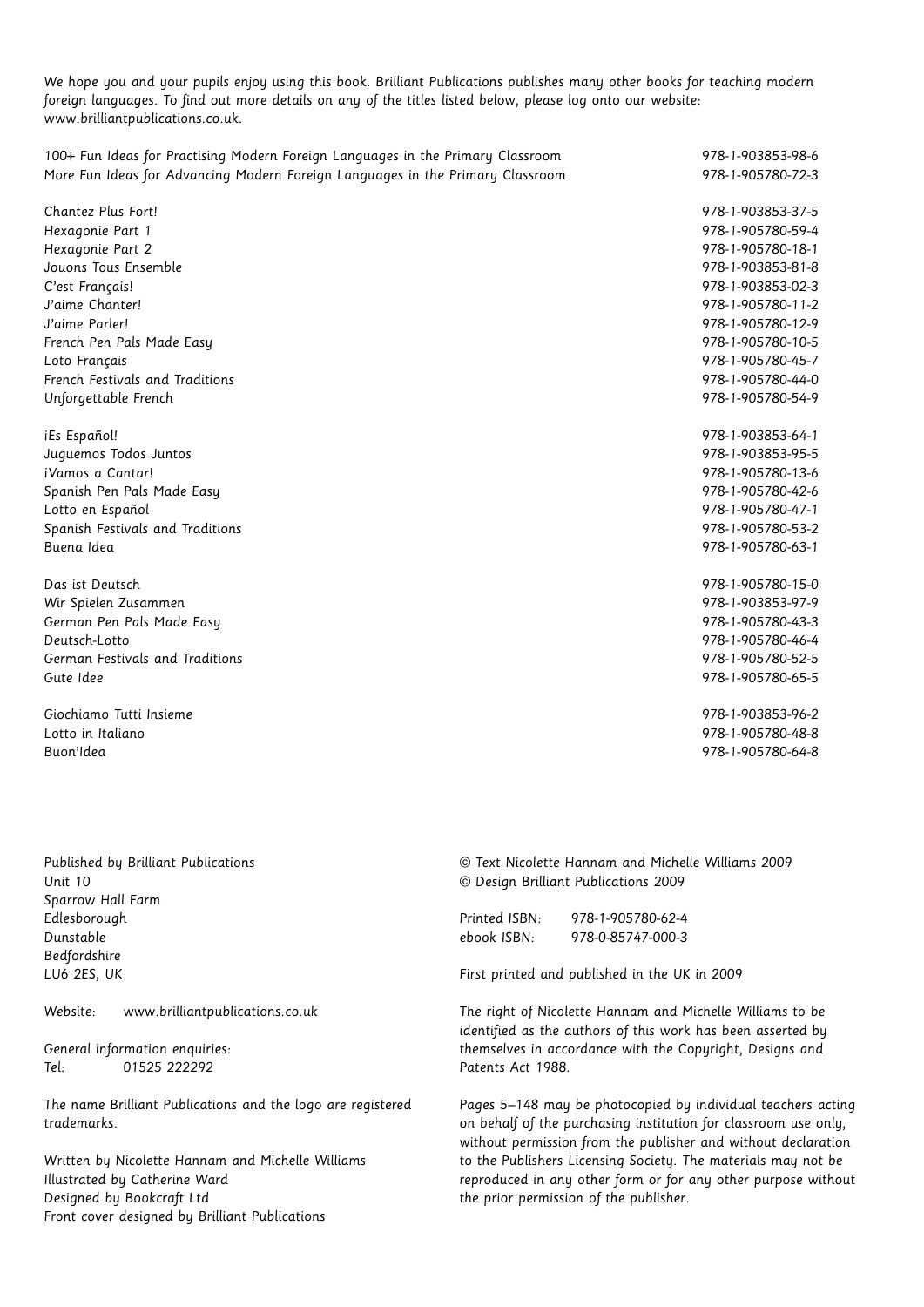### **Contents**

| Les chiffres        | The numbers                 | 5   |
|---------------------|-----------------------------|-----|
| Les jours           | The days                    | 11  |
| Les mois            | The months                  | 16  |
| Ma famille          | My family                   | 22  |
| Les couleurs        | The colours                 | 28  |
| As-tu un animal?    | Do you have a pet?          | 36  |
| La salle de classe  | The classroom               | 42  |
| Au collège          | School subjects             | 50  |
| <b>Bon appétit</b>  | Food                        | 56  |
| Quel temps fait-il? | What's the<br>weather like? | 64  |
| Le corps            | The body                    | 70  |
| Mes passe-temps     | My hobbies                  | 78  |
| Les vêtements       | Clothes                     | 86  |
| En ville            | In the town                 | 94  |
| Ma maison           | My house                    | 102 |
| Joyeux Noël         | Happy Christmas             | 110 |
| Saint-Valentin      | Valentine's Day             | 118 |
| <b>Mardi Gras</b>   | Shrove Tuesday              | 125 |
| Joyeuses Pâques     | <b>Happy Easter</b>         | 133 |
| <b>Halloween</b>    | Halloween                   | 141 |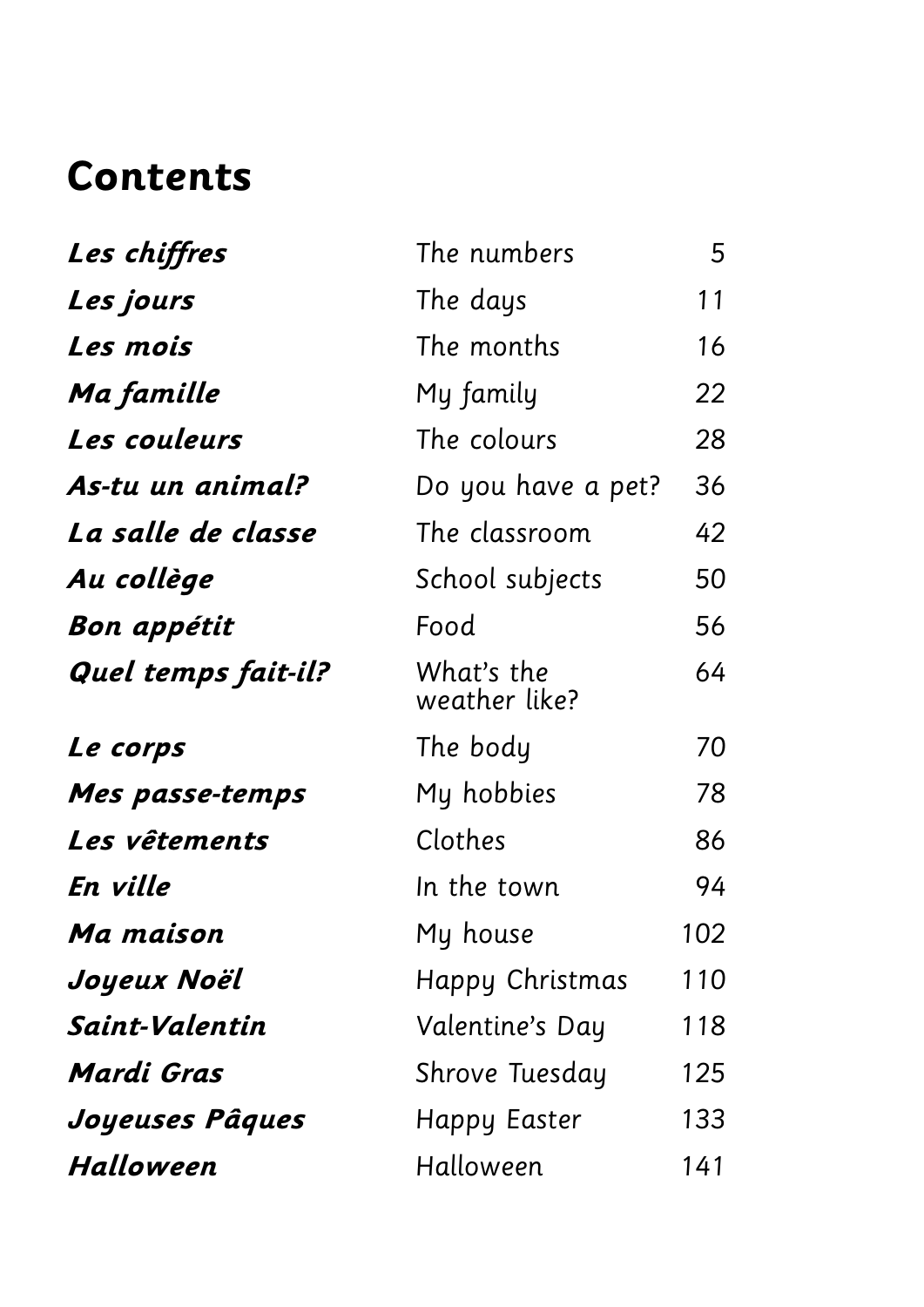### **Introduction**

This book was written by a secondary and a primary school teacher to provide key vocabulary for twenty topics, and to give teachers ideas for introducing, teaching, reinforcing and extending new vocabulary. Each topic has key vocabulary, word matching cards, an activity sheet, a puzzle page, and ideas for extending learning through sentence building. Many topics also have picture cards. Using the book can support the teacher in covering many of the objectives in the **Framework for Modern Foreign Languages** using a choice of fun and lively activities.

The key vocabulary pages can be enlarged to A3 for classroom display, or photocopied and laminated as reference cards. The word and picture matching cards can be used in many ways. Lessons should begin with work on the Oracy Objectives in the **Framework** by repeating the new words after the teacher and playing some flashcard games. The children can then work in mixed ability pairs, using the photocopiable sheets from the book. They can match the words face up, then progress to matching them face down in a 'pairs' game. They could also play snap. They could glue the English words on an A3 sheet and carefully write the French words next to them, or glue on the French words, and draw pictures to match each word, and progress to writing the new words from memory.

The sentence building sheets can further develop the children's language skills, reinforcing vocabulary by using it in simple sentences. The suggestions work towards the Literacy Objectives in the **Framework** and will further develop children's reading and writing skills. The puzzle pages reinforce the language further in a fun way, and could also be used for homework.

Children should be encouraged to think about how they learn new vocabulary, a skill the Language Learning Strategies section of the **Framework** encourages. **Visual learners** will benefit from the matching sheets, and from drawing pictures to match. **Auditory learners** will benefit from repeating after the teacher and hearing their partner say the new words, perhaps during a game of snap. **Kinaesthetic learners** will enjoy cutting the words up and matching them. Using a variety of methods will cater for the many different learning styles in a class and ensure that confidence and ability grow alongside each other.

The Knowledge about Language section of the **Framework** encourages children to focus on their pronunciation and intonation. It is crucial that the language on the sheets is modelled by the teacher, or using a CD or Internet resource, and followed up with songs and rhymes.

We use all of the resources in this book ourselves with much success. Our pupils enjoy the challenge of learning new vocabulary and complete the guided sheets with pride and confidence. We sincerely hope that you and your pupils enjoy learning and using their new vocabulary.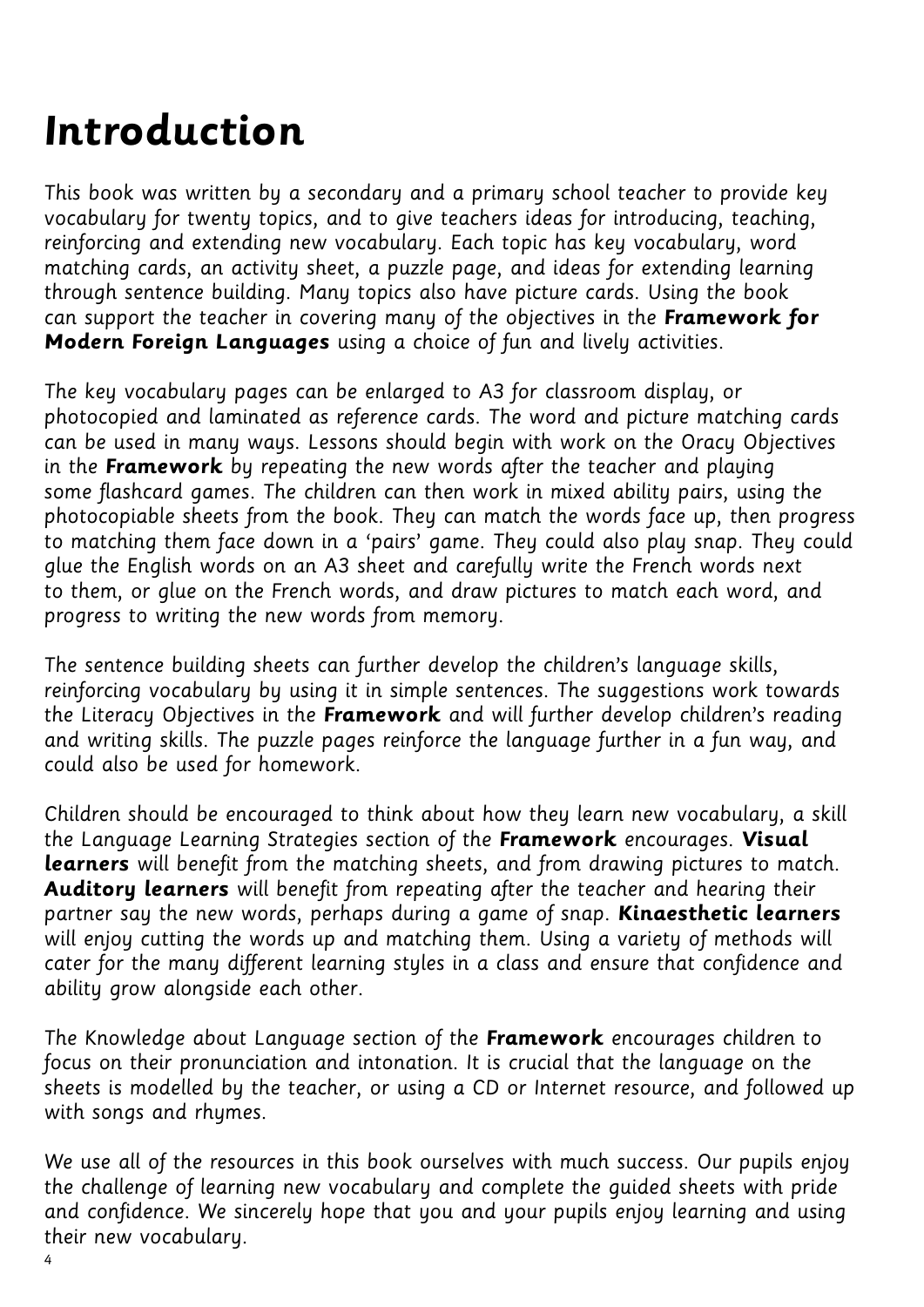Les chiffres Key vocabulary

| 0                                      | zéro      |
|----------------------------------------|-----------|
| 1                                      | un        |
| $\overline{2}$                         | deux      |
| $\overline{\mathbf{3}}$                | trois     |
| 4                                      | quatre    |
| 5                                      | cinq      |
| 6                                      | Six       |
| 7                                      | sept      |
| 8                                      | huit      |
| 9                                      | neuf      |
| 10                                     | dix       |
| 11                                     | onze      |
| 12                                     | douze     |
| <b>Allez, on compte!</b> We are going. | to count. |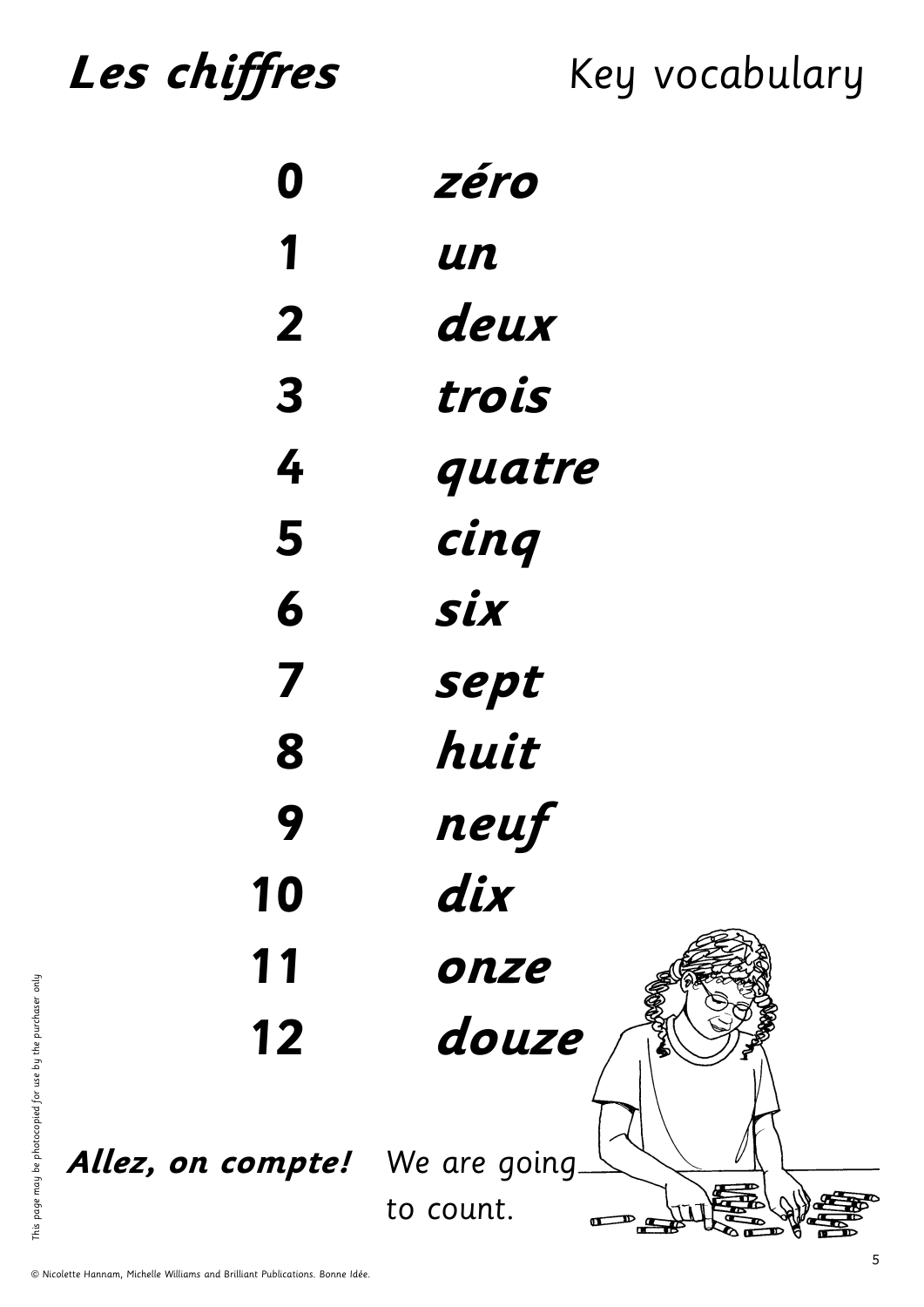# Les chiffres



| 1      | $\overline{2}$ | $\boldsymbol{3}$ |
|--------|----------------|------------------|
| 4      | 5              | 6                |
| un     | deux           | trois            |
| quatre | cinq           | Six              |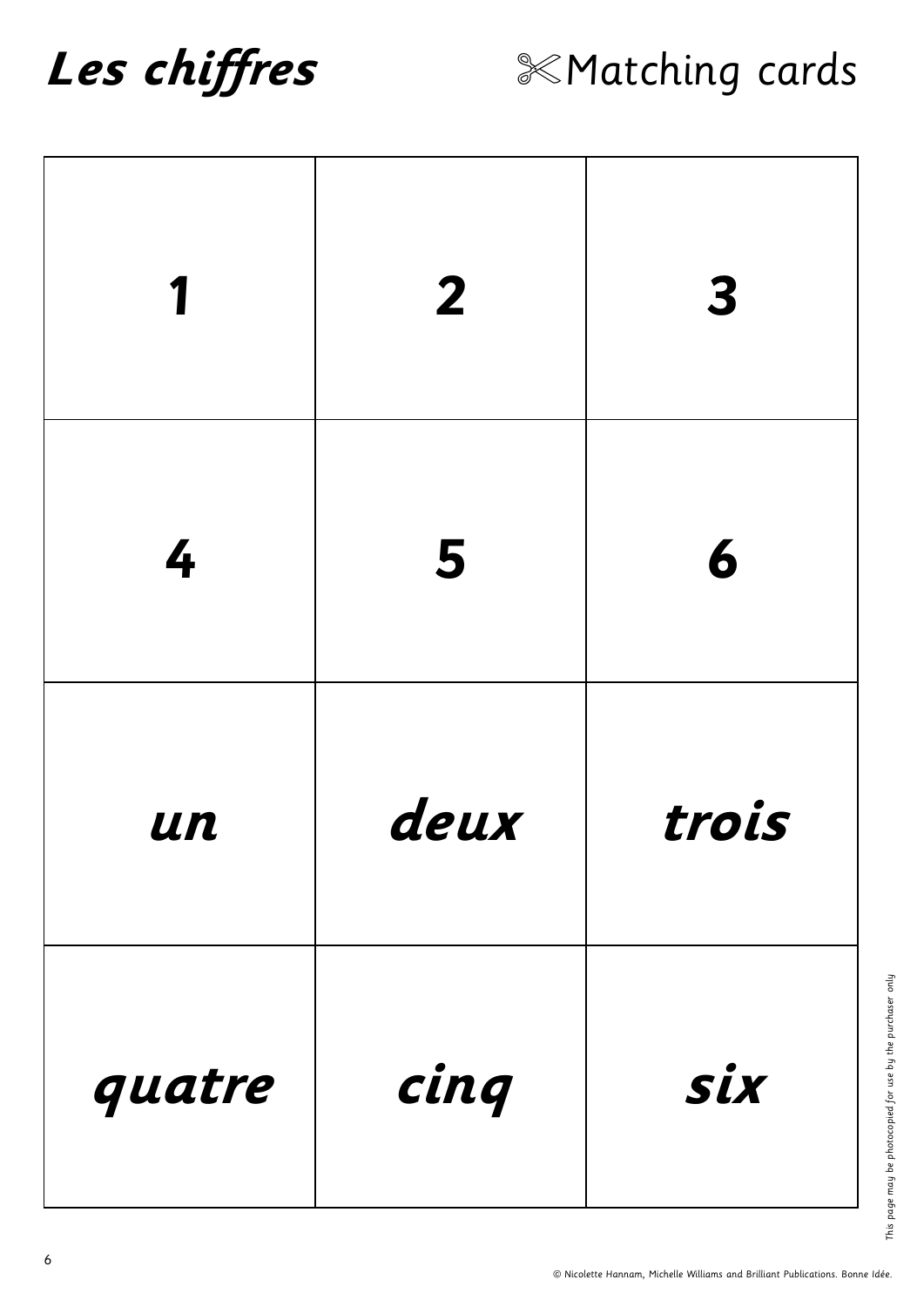

| 7    | 8    | 9     |
|------|------|-------|
| 10   | 11   | 12    |
| sept | huit | neuf  |
| dix  | onze | douze |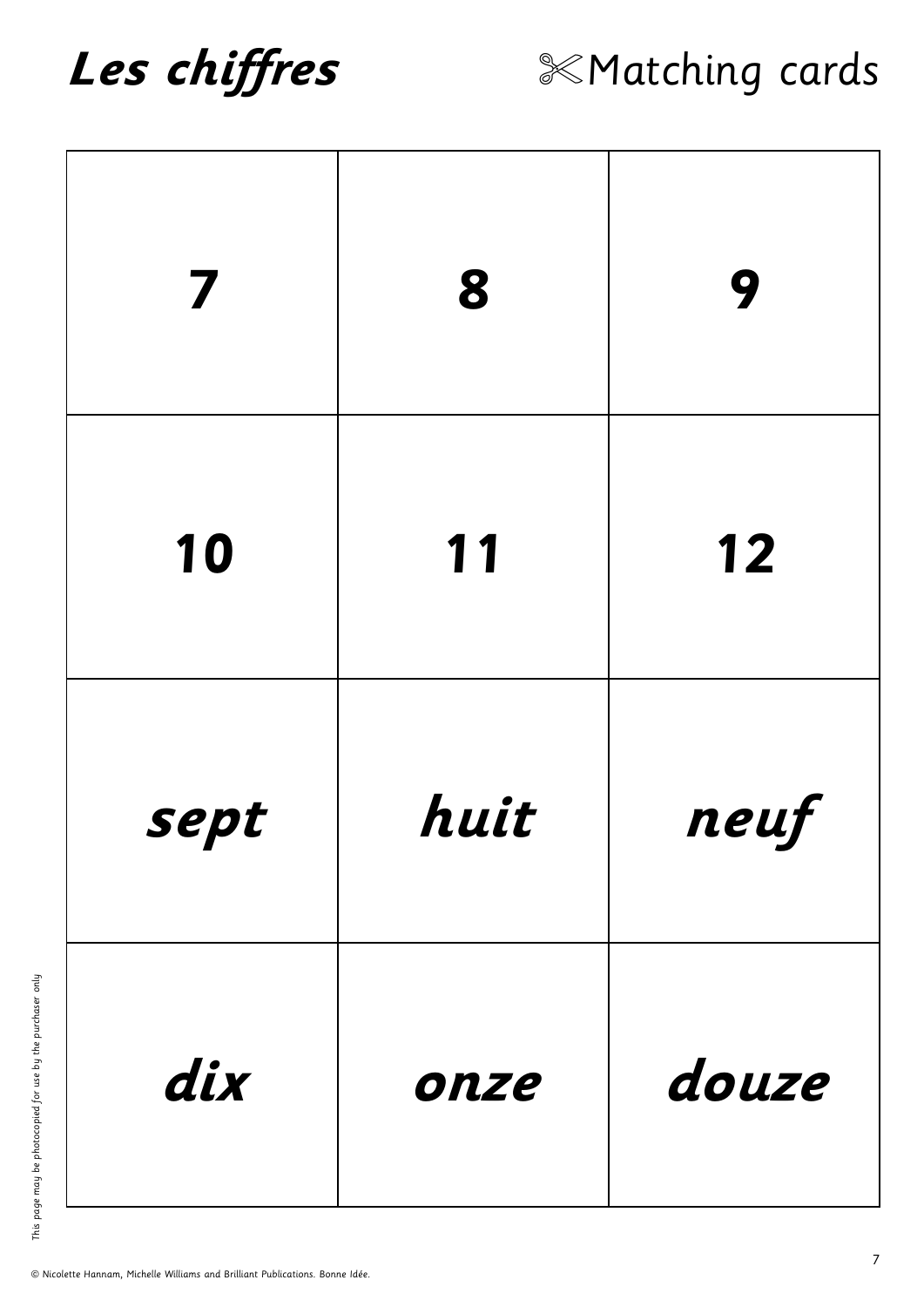**Les chiffres** Activity sheet

### Nom: .................................................. Date: ..............

#### **I can name and recognize numbers from 1 to 12 in French.**

Write the word for each number carefully and neatly in the grid below. Then draw the correct number of items to match. For example, write un and draw one object. It can be anything you like, maybe a smiley face.

| $\mathcal{U}n$ | six    | huit | trois | douze | sept        |
|----------------|--------|------|-------|-------|-------------|
|                |        |      |       |       |             |
|                |        |      |       |       |             |
|                |        |      |       |       |             |
|                |        |      |       |       |             |
|                |        |      |       |       |             |
|                |        |      |       |       |             |
| deux           | quatre | neuf | cinq  | onze  | $\ddot{dx}$ |
|                |        |      |       |       |             |
|                |        |      |       |       |             |
|                |        |      |       |       |             |
|                |        |      |       |       |             |
|                |        |      |       |       |             |
|                |        |      |       |       |             |

### **Extra!**

What is the highest number that you know in French? Write it in words.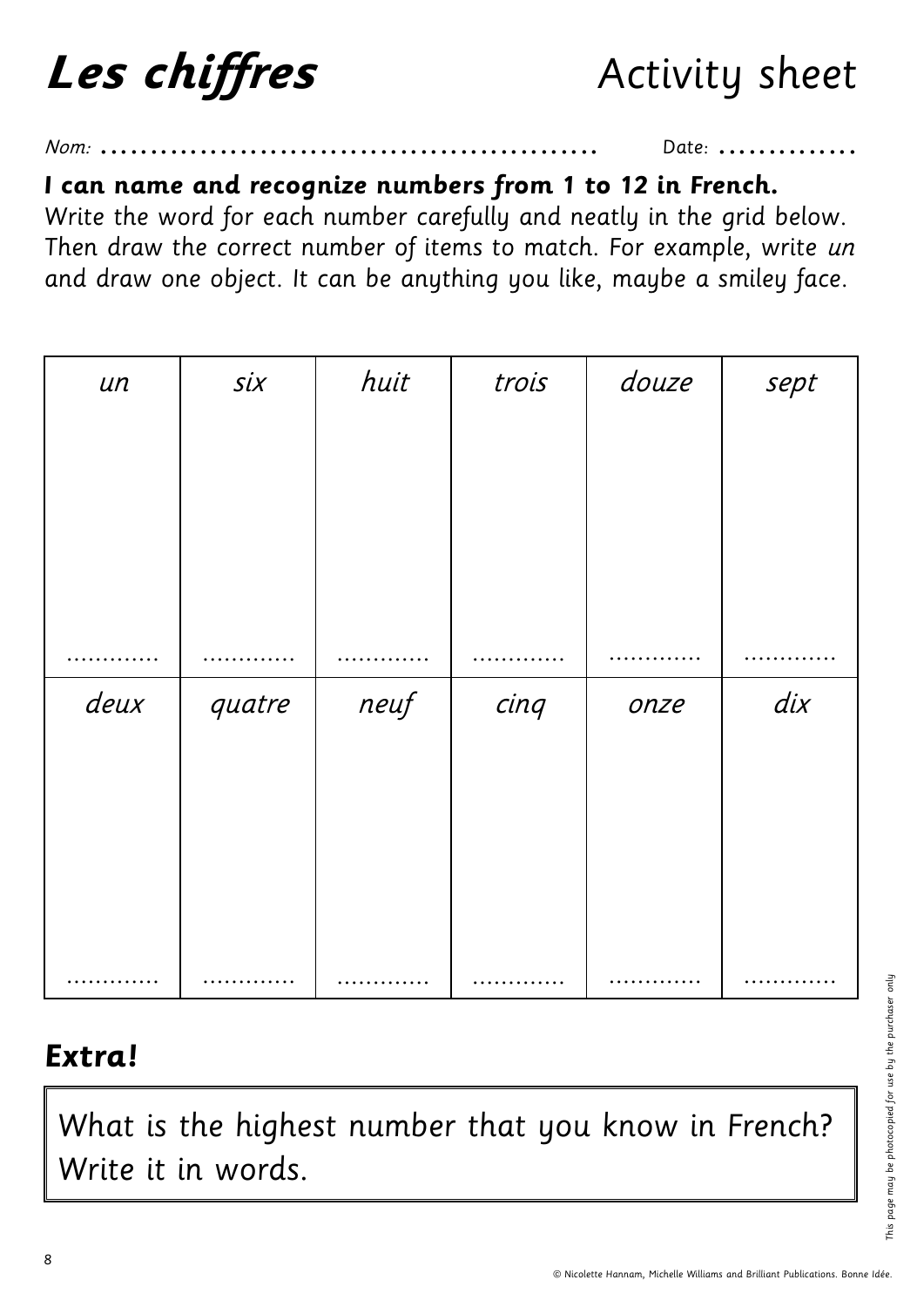# Les chiffres

### Puzzle page

### Cherche les mots dans la grille.

Search for the words in the grid.

| q                  | g              | $\mathsf C$      | $\mathsf O$        | d             | $\mathsf O$       | $\mathsf{u}$   | Z                  | $\pmb{e}$        | h            |
|--------------------|----------------|------------------|--------------------|---------------|-------------------|----------------|--------------------|------------------|--------------|
| $\sf S$            | u              | $\mathfrak a$    | J                  | ${\sf m}$     | $\mathfrak l$     | $\mathsf n$    | $\pmb{e}$          | $\mathsf{u}$     | f            |
|                    | $\mathbf O$    | $\boldsymbol{a}$ | p                  | $\mathfrak l$ | ${\sf S}$         | $\pmb{e}$      | W                  | $\boldsymbol{X}$ | $\sf V$      |
| $\sf S$            | $\pmb{e}$      | p                | t                  | $\mathbf O$   | ${\sf m}$         | $\mathfrak{g}$ | d                  | f                | $\mathsf C$  |
| i                  | $\mathbf O$    | u                | $\pmb{\mathsf{X}}$ | $\mathsf r$   | $\mathsf Z$       | $\mathsf{u}$   | $\mathfrak{t}$     | l                | i            |
| $\pmb{\mathsf{X}}$ | $\overline{1}$ | t                | $\mathsf O$        | d             | $\pmb{e}$         | $\mathsf{u}$   | $\pmb{\mathsf{X}}$ | p                | n            |
| h                  | $\mathfrak{g}$ | $\mathsf r$      | ${\sf W}$          | $\mathsf r$   | b                 | $\sf V$        | b                  | $\mathsf C$      | $\mathsf{q}$ |
| $\pmb{e}$          | t              | $\mathsf O$      | y                  | $\sf S$       | $\mathsf O$       | $\mathsf{n}$   | $\mathsf{Z}$       | $\pmb{e}$        | d            |
| h                  | u              | i                | $\sf t$            | $\mathsf r$   | $\mathsf{q}$      | p              | $\mathsf O$        | y                | t            |
| p                  | $\mathsf O$    | $\sf S$          | W                  | Z             | $\acute{\text e}$ | $\mathsf r$    | $\mathsf O$        | $\mathsf O$      | m            |
|                    |                |                  |                    |               |                   |                |                    |                  |              |

### Remets les lettres dans l'ordre.

Put the letters in order.

| nu     | ип |
|--------|----|
| ptes   |    |
| ugtaer |    |
| roits  |    |
| uiht   |    |
| qinc   |    |
| xdeu   |    |
| fenu   |    |
| xsi    |    |
| nzoe   |    |
| xid    |    |
| eduoz  |    |
|        |    |